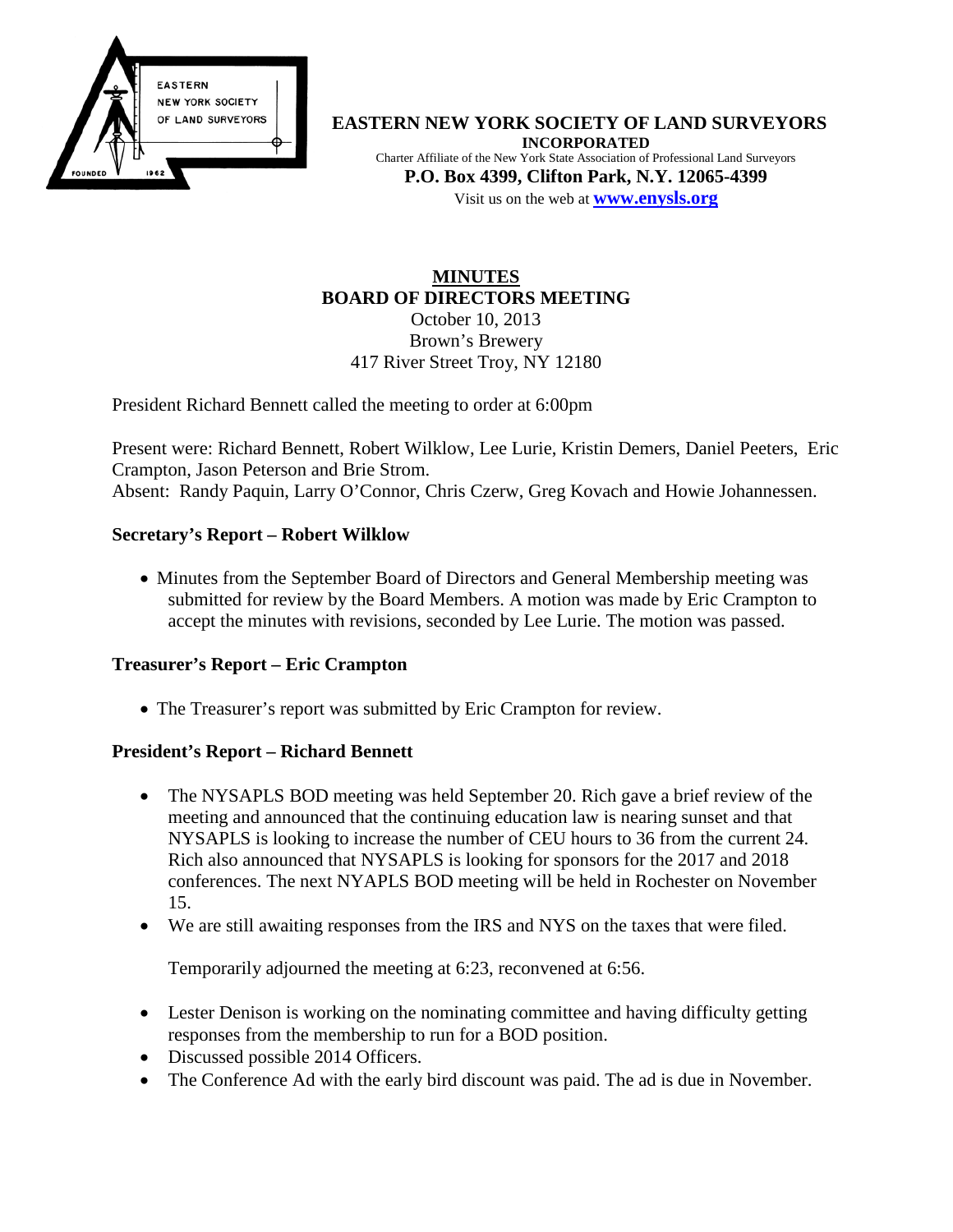• There was a question from a current member if there was an affiliate membership fee that would be discounted from the Regular Member fee. The constitution and by-laws will need to be looked at and see if it is allowed.

## **Executive Vice President's Report – Kristin Demers**

• Kristin announced that a plaque for Creighton Fee is being proposed for Paul Smith's College and that the Northern Region is looking for donations to help cover the cost. A motion was made by Rich to donate \$400.00 that was budgeted in the past for the Paul Smith Shadow day Eric seconded the motion and the motion was passed on the condition that if the plaque is not erected that Eastern would get their donation returned.

### **Vice President's Report – Randy Paquin**

• No report.

# **STANDING COMMITTEES:**

Constitution & By-laws: Larry O'Connor, Bill Schraa, Randy Paquin:

• Rich announced that he will work on language to have the membership vote on changing the fiscal year during the November annual elections and to change the budget due date to November.

Continuing Education: Jody Lounsbury, Chuck Lent, Eric Crampton: nothing to report

Ethics: Jim Vianna, Larry O'Connor, Jeff Ostertag, Kevin Rounds:

• Robert Wilklow announced he is working on a letter of the findings of the ethics committee on a recent complaint to be distributed to the concerned members.

Finance: Carl Rigdon, Bill Darling, Chris Czerw: Submitted a proposed budget for 2014.

Legislative: Larry O'Connor: nothing to report

Program: Randy Paquin, Charles Hartnett, Gary Michell:

- The November Annual Membership meeting will be held at The Shaker Ridge Country Club. Jim Vianna will give a brief report about the Surveyor Historical Society.
- The January 9, 2014 meeting place and topic to be determined.

Public Relations: Jody Lounsbury, Eric Crampton, Brie Strom: nothing to report